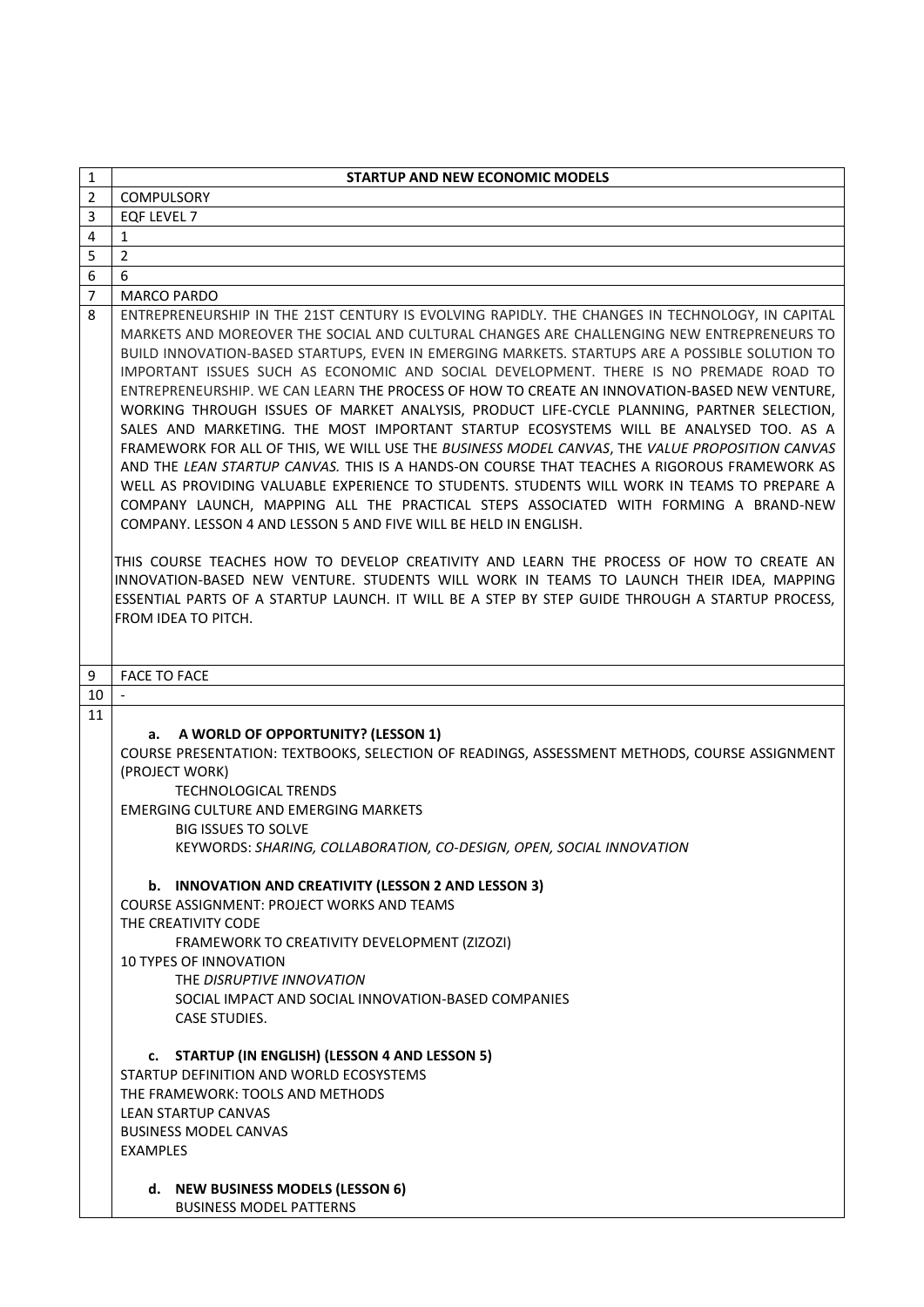PLATFORM BUSINESS SHARING ECONOMY THE NETWORK VALUE REVENUE MODELS CASE STUDIES **e. MARKET DEVELOPMENT: PRODUCT/MARKET FIT (LESSON 7 AND LESSON 8)** CUSTOMER DEVELOPMENT: DISCOVER YOUR MARKET PRODUCT/MARKET FIT: VALUE PROPOSITION CANVAS PROTOTYPING **METRICS** MVP: MINIMUM VIABLE PRODUCT HYPOTHESIS AND TEST PIVOTING CASE STUDIES **f. HOW DO I GET THE MONEY (LESSON 9)** THE NEW ENTREPRENEURSHIP ECOSYSTEMS WHERE DO I START? STARTUP COMPETITIONS FUNDING CASE STUDIES **g. PITCHING (LESSON 10)** PITCH STRUCTURE HOW AND TO WHOM DO I PITCH MY IDEA? HOW TO PREPARE A PITCH? BUSINESS PLAN? CASE STUDIES **h. DEVELOPMENT AND GROWTH (LESSON 11)** GROWTH ENGINE DEVELOPMENT CYCLE TRACTION CASE STUDIES **i. NOBODY WANTS TO FAIL (LESSON 12) STRATEGY** MOST COMMON MISTAKES CASE STUDIES 12 SELECTION OF READINGS AND CASES INDICATED AT THE BEGINNING OF THE COURSE BY THE INSTRUCTOR. THE BOOKS LISTED ARE USEFUL TO GET DEEPER INTO THE PROGRAM OF THE COURSE. NONE OF THEM ARE MANDATORY. **a. BUSINESS MODELS** BUSINESS MODEL GENERATION, A. OSTERWALDER YVES PIGEUR, WILEY, 2010 VALUE PROPOSITION DESIGN, A. OSTERWALDER YVES PIGEUR, WILEY, 2014 THE BUSINESS MODEL NAVIGATOR, O. GASSAMAN K. FRANKENBERGER M. CSIK, FT PUBLISHING, 2014 THE BUSINESS MODEL INNOVATION FACTORY, S. KAPLAN, WILEY, 2012 **b. STARTUP CYCLE** THE ENTREPRENEUR'S GUIDE TO CUSTOMER DEVELOPMENT, B. COOPER, P. VLASKOVITS, 2010 THE STARTUP PLAYBOOK, D. KIDDER, CHRONICLE BOOKS, 2012 STARTUP VINCENTI DALL'IDEA AL SUCCESSO, JASON L. BAPTISTE, HOEPLI, 2012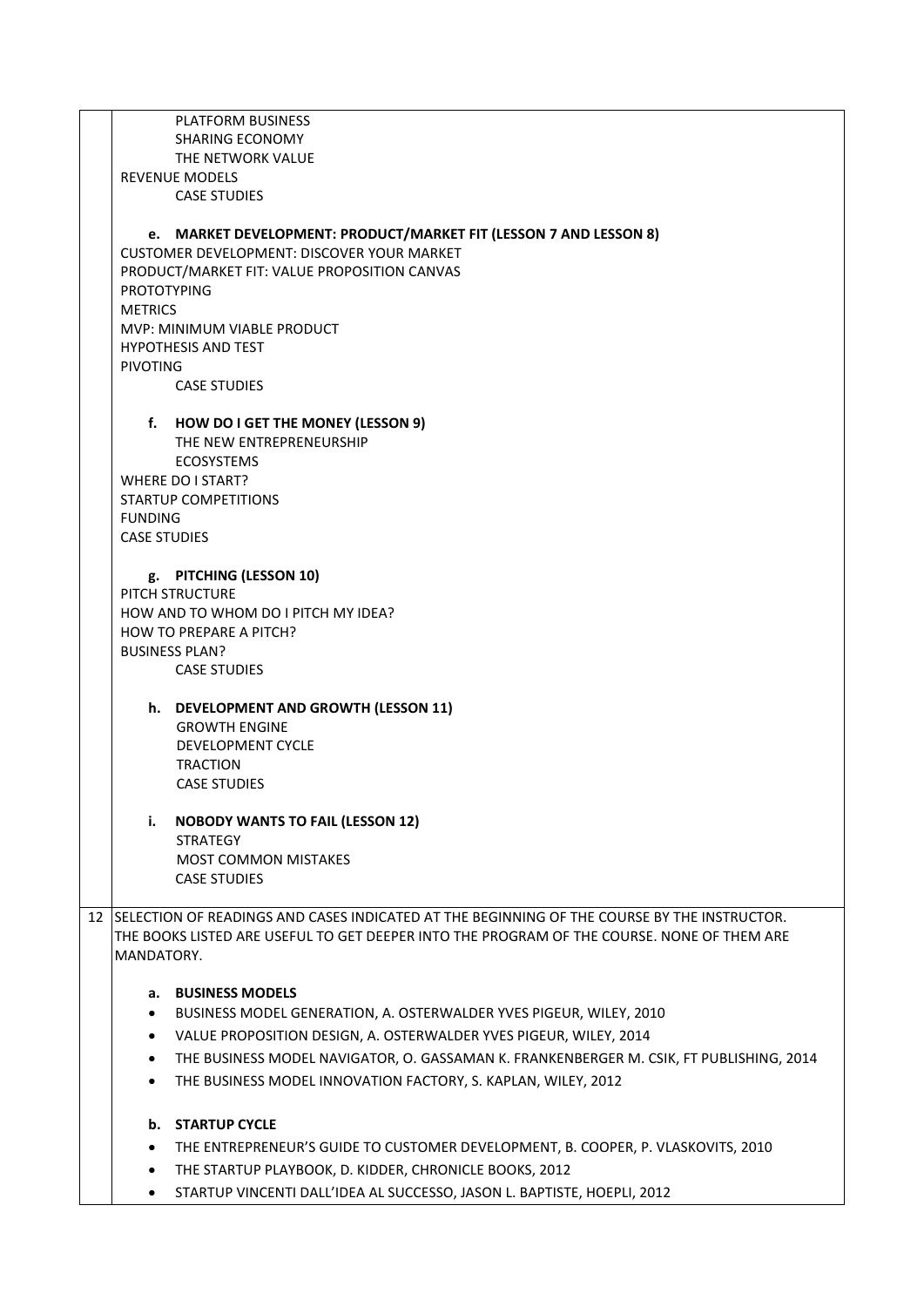- STARTUP, DALL'IDEA AL SUCCESSO, HOEPLI, 2016
- ZERO TO ONE NOTES ON STARTUP, P. THIEL, VIRGIN BOOKS, 2014
- THE NEXT STEP GUIDING YOU FROM IDEA TO STARTUP, M. LIBES, 2013
- THE STARTUP OWNER'S MANUAL. THE STEP BY STEP GUIDE FOR BUILDING A GREAT COMPANY, S. BLANK B. DORF 2012
- START SMALL, STAY SMALL: A DEVELOPER'S GUIDE TO LAUNCHING A STARTUP, R. WALLING, 2010
- IF YOU REALLY WANT TO CHANGE THE WORLD. A GUIDE TO CREATING BUILDING AND SUSTAINING BREAKTHROUGH VENTURES, H. KRESSEL N. WINARSKY
- GROWTH ENGINES, S. ELLIS MORGAN BROWN, UNLOCKINGGROWTH, 2014
- THE ENTREPRENEUR ROLLER COASTER, D. HARDY, SUCCESS, 2015
- THE STARTUP KIT, EMMA JONES, ENTERPRISE NATION, 2013
- THE \$100 STARTUP, CHRIS GUILLEBEAU, MACMILANN, 2012
- THE START-UP J CURVE. THE SIX STEPS TO ENTRENEURIAL SUCCESS, HOWARD LOVE, GREENLEAF BOOK GROUP PRESS, 2016
- THE ART OF OPPORTUNITY. HOW TO BUILD, GROW AND VENTURE THROUGH STRATEGIC INNOVATION AND VISUAL THINKING, M. SNIUKAS P. LEE MATT MORASKY, WILEY, 2016

## **c. CUSTOMER DEVELOPMENT**

- THE FOUR STEP TO EPIPHANY SUCCESSFUL. STRATEGIES FOR PRODUCTS THAT WIN, S. BLANK, QUAD GRAPHIC, 2007
- TRACTION. HOW A STARTUP CAN ACHIEVE EXPLOSIVE CUSOTMER GROWTH, G. WEINBERG J. MARES, PORTFOLIO PENGUIN, 2015 CROSSING THE CHASM, MARKETING AND SELLING DISRUPTIVE PRODUCTS TO MAINSTREAM CUSTOMERS, GEOFFREY A. MOORE, HARPERCOLLINS, 2014
- IMPRESA 4.0 MARKETING E COMUNICAZIONE DIGITALE A 4 DIREZIONE, FRANO GIACOMAZZI MARCO CAMISANI CALZOLARI, PEARSON PARAVIA, 2008
- **ASK, R. LEVESQUE, DUHAM BOOKS, 2015**
- THE SCIENCE FOR GROWTH. HOW FACEBOOK BEATS FRIENDSTER- AND HOW NINE OTHER STARTUPS LEFT THE REST IN THE DUST. SEAN AMMIRATI, ST. MARTIN'S PRESS, 2016

## **d. LEAN METHODS**

- THE LEAN STARTUP, E. RIES, CROWN PUBLISHING GROUP, 2011
- LEAN SCALING, MASTERING THE LEAN METRICS FOR STARTUP GROWTH, A. MAURYA, PROTFOLIO PEGUIN, 2015
- RUNNING LEAN. ITERATE A PLAN A TO A PLAN THAT WORKS, A. MAURYA, O'REILLY, 2012
- THE LEAN PRODUCT PLAYBOOK. HOW TO INNOVATE WITH MINIMUM VIABLE PRODUCTS AND RAPID CUSTOMER FEEDBAK, D. OLSEN, WILEY, 2015
- VALIDATING PRODUCT IDEA THROUGH LEAN USER RESEARCH, T. SHARON, ROSENFELD MEDIA, 2016
- LEAN ANALYTICS, USE DATA TO BUILD A BETTER STARTUP FASTER, ALISTAIR CROLL, BENJAMIN YOSKOVITZ, O'REILLY, 2013
- $\bullet$

## **e. INNOVATION AND PRODUCT DEVELOPMENT**

- DESIGNING FOR GROWTH. A DESIGN THINKING TOOL KIT FOR MANAGERS, J. LIEDTKA T. OGILVIE, COLUMBIA BUSINESS SCHOOL, 2011
- CHANGE BY DESIGN, TIM BROWN, HARPER BUSINESS, 2009
- THE INNOVATOR'S DILEMMA, CLAYTON M. CHRISTENSEN, HARPER BUSINESS, 2011
- THE THREE BOX SOLUTION. A STRATEGY FOR LEADING INNOVATION, V. GOVINDARAJAN, HARVARD BUSINESS REVIEW PRESS, 2016
- STRATEGIZE. PRODUCT STRATEGY AND PRODUCT ROADMAP PRACTICES FOR THE DIGITAL AGE, R. PICHLER, PICHLER COSULTING, 2016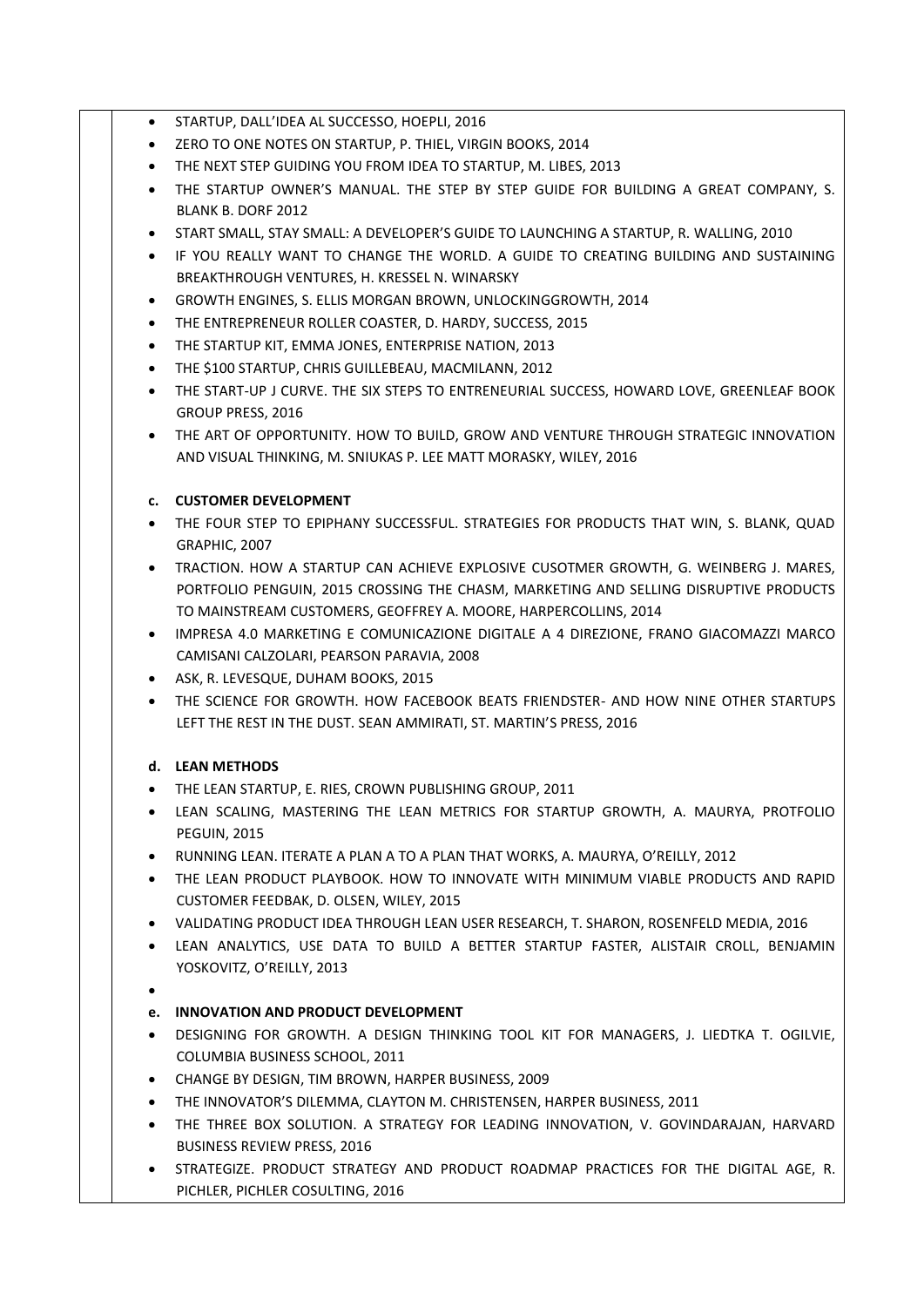- MONETIZING INNOVATION HOW SMART COMPANIES DESIGN THE PRODUCTS AROUND THE PRICE, M. RAMANUJAM, G. TACKE, WILEY, 2016
- HOOKED. HOW TO BUILD HABIT FORMING PRODUCTS. NIR EYAL, PEGUIN, 2014
- THE AUTOMATIC CUSTOMER. CREATING A SUSCRIPTION BUSINESS IN ANY INDUSTRY, JOHN WARRILOW, PENGUIN, 2015
- UNIVERSAL PRINCIPLES OF DESIGN, W. LIDWELL, K. HOLLDEN, ROCKET PULISHERS, 2003
- THE ART OF THE START 2.0, GUY KAWASAKI, PENGUIN, 2015

## **f. THE WORLD BACKGROUND**

- THE INEVITABLE UNDERSTANDING: THE 12 TECHNOLOGICAL FORCES THAT WILL SHAPE OUR FUTURE, K. KELLY, VIKING, 2015
- LET MY PEOPLE GO SURFING, Y. CHOUINARD, PEGIUN BOOKS, 2006
- START-UP NATION. THE STORY OF ISRAEL'S ECONOMIC MIRACLE, DAN SENOR AND PAUL SINGER, TWELVE HACHETTE BOOK GROUP, 2009
- THE SHIFT. THE FUTURE OF WORK IS ALREADY HERE, L. GRATTON, COLLINS, 2011
- THE INDUSTRIES OF THE FUTURE, A. ROSS, S&S, 2016
- LA SOCIETÀ A COSTO MARGINALE ZERO, J. RIFKIN, MONDADORI, 2014

# **g. CULTURE AND CREATIVITY**

- REWORK MANIFESTO DEL NUOVO IMPRENDITORE MINIMALISTA, JASON FRIED DAVID HEINEMEIER HANSSON, ETAS, 2010
- OUT OF OUR MINDS: LEARNING TO BE CREATIVE, SIR KEN ROBINSON, CAPSTONE, 2011
- CRACKING THE CREATIVITY CODE: ZOOM IN/ZOOM OUT/ZOOM IN FRAMEWORK FOR CREATIVITY, FUN, AND SUCCESS, AREI RUTTENMERG AND SHLOMO MAITAL, SAGE, 2014
- OUR ICEBERG IS MELTING: CHANGING AND SUCCEEDING UNDER ANY CONDITIONS, JOHN KOTTER AND HOLGER RATHGEBER, PENGUIN, 2005
- BITCOIN. THE FUTURE OF MONEY, DOMINIC FRISBY, UNBOUNF, 2014
- PINPOINT. HOW GPS IS CHANGING TECHNOLOGY, CULTURE AND OUR MINDS, G. MILNER, W.W. NORTON & COMPANY, 2016
- CONNECTOGHAPHY. MAPPING THE GLOBAL NETWORK REVOLUTION, P. KHANNA, W&N, 2016
- THE BUSINESS BLOCKCHAIN. PROMISE, PRACTICE AND APPLICATION OF THE NEXT INTERNET TECHNOLOGY, W. MOUGAYAR, WILEY, 2016
- BLOCKCHAIN REVOLUTION. HOW THE TECHNOLOGY BEHIND BITCOIN IS CHANGING MONEY, BUSINESS AND THE WORLD, D. TAPSCOTT A. TAPSCOTT, PROTFOLIO PEGUIN, 2016
- THE FOUTH INDUSTRIAL REVOLUTION, K. SCHWAB, WORLD ECONOMIC FORUM, 2016
- STRATEGIA OCEANO BLU. VINCERE SENZA COMPETERE, W. CHAN KIM RENÉE MAUBORGNE, ETAS, 2005

## **h. PLATFORM BUSINESS**

- PLATFORM REVOLUTION. HOW NETWORKED MARKETS ARE TRANSFORMING THE ECONOMY AND HOW TO MAKE THEM WORK FOR YOU, G. PARKER M. ALSTYNE S. CHOUDARY, N&C, 2016
- THE MATCHMAKER. THE NEW ECONOMICS OF MULTISIDED PLATFORMS, D. EVANS, R. SCHMALENSEE, HARVARD BUSINESS REVIEW PRESS, 2016
- PLATFORM SCALE. HOW AN EMERGING BUSINESS MODEL HELPS STARTUPS BUILD LARGE EMPIRES WITH MINIMUM INVESTMENT, S. CHOUDARY, 2016

## **i. SOCIAL IMPACT**

- THE SOCIAL LABS REVOLUTION A NEW APPROACH SOLVING OUR MOST COMPLEX CHALLENGE, ZAID HASSAN, BK BOOKS, 2014
- SOCIAL ENTREPRENEURSHIP BUSINESS MODELS, K. SOMMERROCK, PALGRAVE, 2010